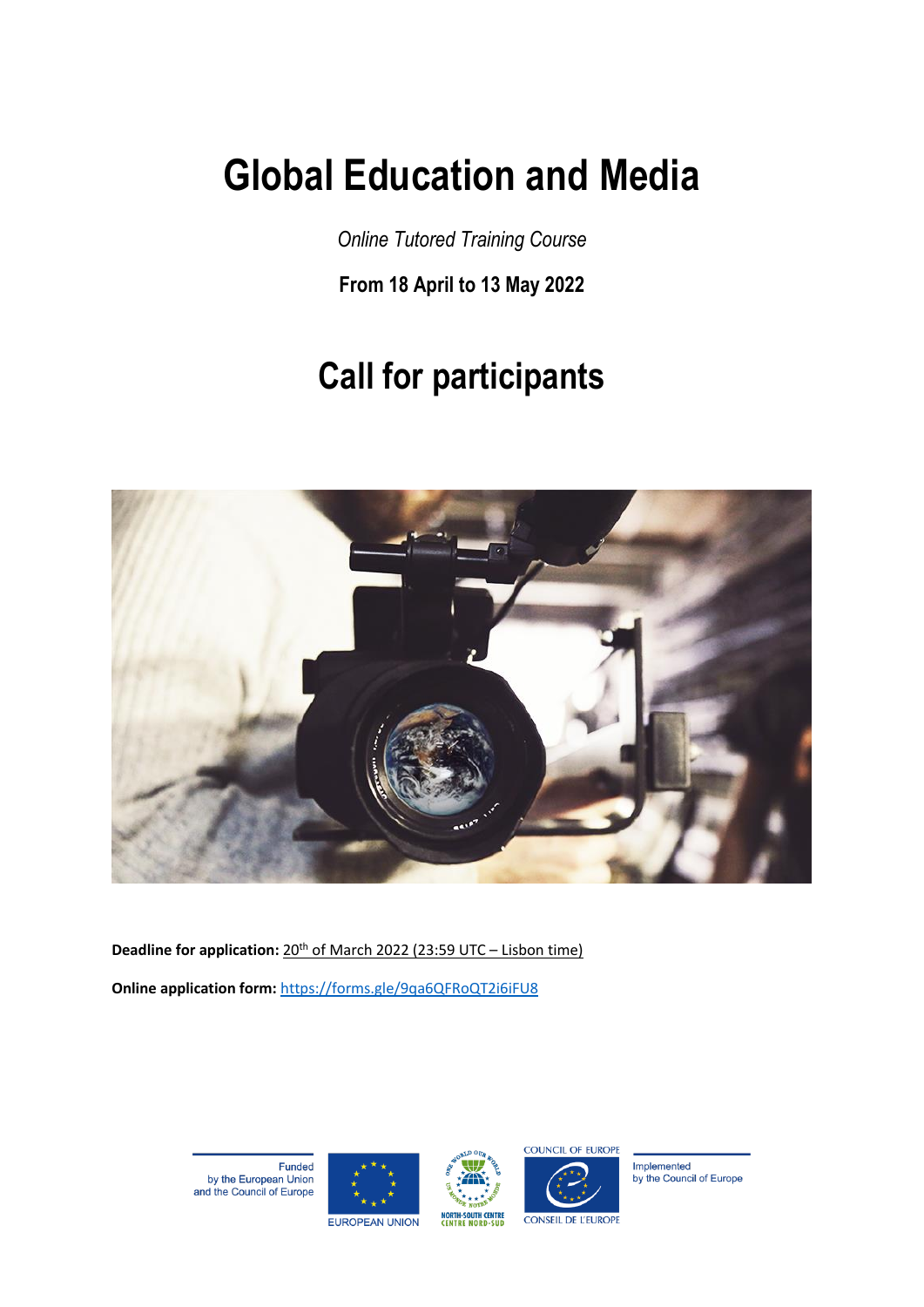### YOUTH CO-OPERATION AND GLOBAL EDUCATION AT THE NORTH-SOUTH CENTRE OF THE COUNCIL OF EUROPE

Created in 1989, the European Centre for Global Interdependence and Solidarity, or "[North-South Centre](https://www.coe.int/en/web/north-south-centre)  [of the Council of Europe](https://www.coe.int/en/web/north-south-centre)", was set up with the purpose of spreading the universal values upheld by the [Council of Europe](https://www.coe.int/en/web/portal/home) (CoE) – human rights, democracy, and the rule of law – in Europe and beyond. Since its inception, the North-South Centre (NSC) has been advocating for dialogue across borders, fostering solidarity, creating partnerships, and raising awareness about global interdependence.

The specific mission of the NSC is to empower civil society, in particular youth and women, through intercultural dialogue and global citizenship education, and to play an active role in the Council of Europe's member States and neighbouring regions, notably through its multilateral activities.

The work of the NSC develops around three Programmes: Youth Cooperation, Global Education and Women Empowerment.

The [Youth Cooperation Programme](https://www.coe.int/en/web/north-south-centre/youth-co-operation) of the NSC promotes youth participation through training and capacity building courses aimed at facilitating young people and youth organisations' involvement in decision and policy making processes at all levels of governance.

Global Education is a holistic "*education that opens people's eyes and minds to the realities of the world and awakens them to bring about a world of greater justice, equity and human rights for all; […]* g*lobal education is understood to encompass Development Education, Human Rights Education, Education for Sustainability, Education for Peace and Conflict Prevention and Intercultural Education; being the global*  dimension of Education for Citizenship<sup>1"</sup>. The [Global Education Programme](https://www.coe.int/en/web/north-south-centre/global-education) of the NSC promotes, improves and intensifies this type of education in the Council of Europe's member States as well as on a global level, developing, enhancing and sustaining strategies and capacity-building for global education, targeting institutions and practitioners in the formal and non-formal sector, as well as at an informal level.

#### RATIONALE

-

The developments and innovations in the field of information and communication technologies (ICT) have changed the world we live in, making information, communication and knowledge more globalised, and broadening the influence of media, seen as a facilitator to connect people. The rise of social media and its by-products increased the amount of information available on the Internet, including by transforming everyday people into content producers. Media messages impact human dynamics both at local and global levels, influencing economic behaviours and political analysis as much as interpersonal interactions and intercultural dialogue. If on one hand, media may be used as an important tool in democratic processes, on the other hand, media can be a powerful tool to disseminate harmful content, leading to disinformation, hate speech and extremism.

<sup>1</sup> Maastricht Global Education Declaration, 15th-17th November 2002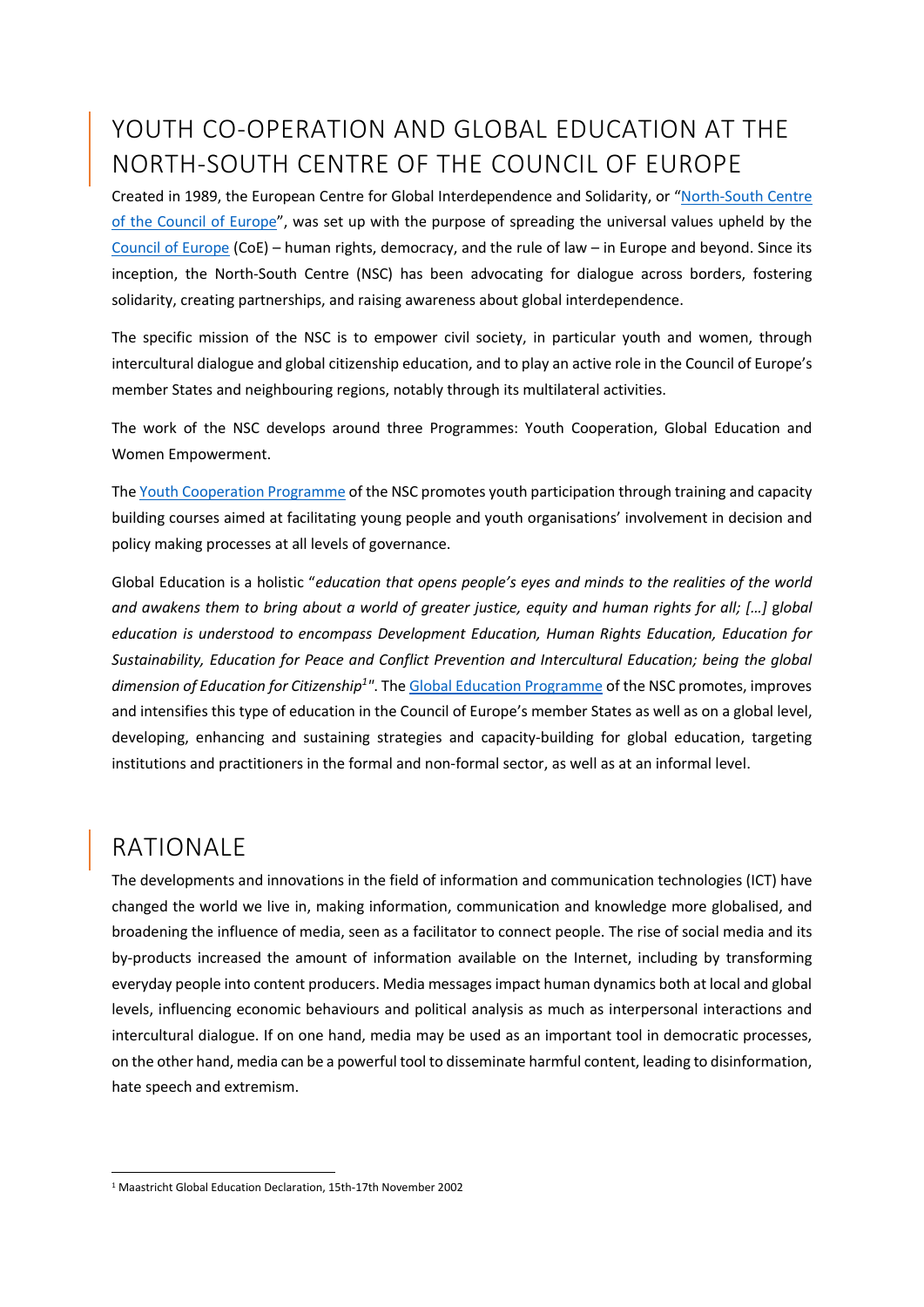Media Literacy needs to be considered as a fundamental element for conscious and responsible living in a complex world. Recognising Global Education as a specific field of education aiming at empowering citizens to deal with complexity and interdependency in the global context, Media Literacy needs to be subsequently integrated as pivotal aspect of Global Education, because it provides a life-long set of skills and competences that enable informed decision-making and respectful interpersonal and intercultural dynamics.

### OBJECTIVES

- To reflect on Global Education, its concept, principles, and methodology;
- To explore the concept of Media Literacy, its link with Global Education and its impact in society;
- To develop specific competences focused on Media Literacy and Global Education for practitioners;
- To promote networking among participants involved in global awareness-raising or educational actions.

#### MAIN TOPICS

Global Education / Global Development Education; Media Literacy; Digital Citizenship Education.

#### METHODOLOGY AND WORKING METHODS

The conceptual and methodological framework of the course is based on the [Global Education Guidelines,](https://rm.coe.int/prems-089719-global-education-guide-a4/1680973101) systematised by the NSC. Participants' learning process will be focused on developing competences related to the main topic of the training course: the CoE [Reference Framework of Competences for Democratic](https://www.coe.int/en/web/reference-framework-of-competences-for-democratic-culture/)  [Culture](https://www.coe.int/en/web/reference-framework-of-competences-for-democratic-culture/) (RFCDC) will be the reference in terms of competences. Through a non-formal learning approach, collaborative and interactive activities and exercises will allow participants to contribute to their own learning process.

The training course is fully online, hosted on [HELP](https://help.elearning.ext.coe.int/) CoE e-learning platform, based on MOODLE. Working methods will be structured according to the possibilities offered by the Learning Management System, they will include different kinds of activities and exercises that will meet the different learning styles of participants. Two tutors will accompany participants during the 4-week activity, supporting their learning process, providing feedback, moderating discussion, giving inputs, and promoting further reflections on the main topics of the training.

The activity programme is structured in 4 modules (one module per week). The expected workload is approximately 25 hours in total. The training course will be mainly asynchronous: this means that each participant will learn on their own schedule and pace completing activities and exercises; nevertheless, some activities and exercises will be undertaken in groups, so participants have to self-organise and schedule group work when it is convenient for everyone. Synchronous sessions are foreseen for the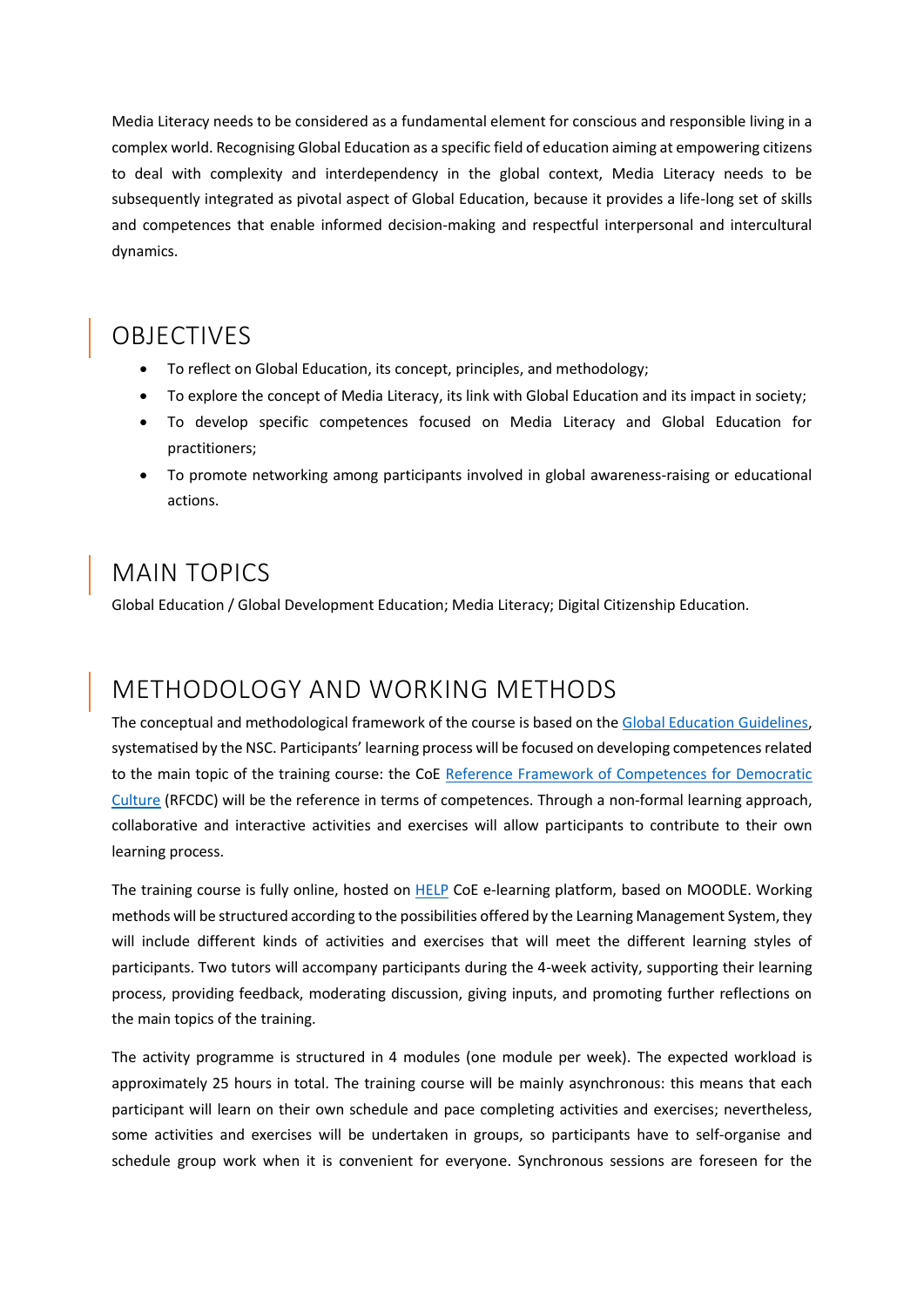opening and the closing; both of them will be recorded and available afterwards<sup>2</sup>. At the end of the training, participants will obtain a certificate of participation.

### PROFILE OF PARTICIPANTS

Formal and non-formal educators, youth multipliers, journalists, politicians, leaders, influencers, and business leaders; social media activists, media literacy experts/trainers/teachers, hacktivists and communication managers among others.

#### SELECTION CRITERIA

30 participants will be selected for this activity, application content will be the basis of the selection procedure. Candidates should be between 18 and 30 years old; able to communicate in English (working language of the course); active in a youth organisation/platform or a youth-related institution is a plus.

This activity is open to citizens of the 47 Council of Europe Member States. However, a quota of 25% is available for citizens from other countries. The selection will be carried out by the North-South Centre, also seeking gender and geographical balance.

Please note that due to the large number of applications only the selected candidates will be contacted. Individual requests and follow up questions will not be addressed, unless considered as assistance to the application process. The selection results will be announced on 22 of March 2022. After the communication of the selection results, the selected participants must confirm their participation to the NSC; if not, they will be replaced by shortlisted candidates.

The Council of Europe welcomes applications from all candidates who fulfil the specific profile of the activities, irrespective of gender, disability, marital or parental status, racial, ethnic, or social origin, religion, belief, or sexual orientation.

#### COSTS

-

The online training course is free of charge.

#### HOW TO APPLY

Please fill th[e online application form](https://forms.gle/9qa6QFRoQT2i6iFU8) before the 20<sup>th</sup> of March 2022 (23:59 UTC – Lisbon time)

<sup>&</sup>lt;sup>2</sup> Eventually other synchronous sessions will be included in the activity programme only and exclusively if they are required to support the participants' learning process and contribute to the achievement of expected learning outcomes